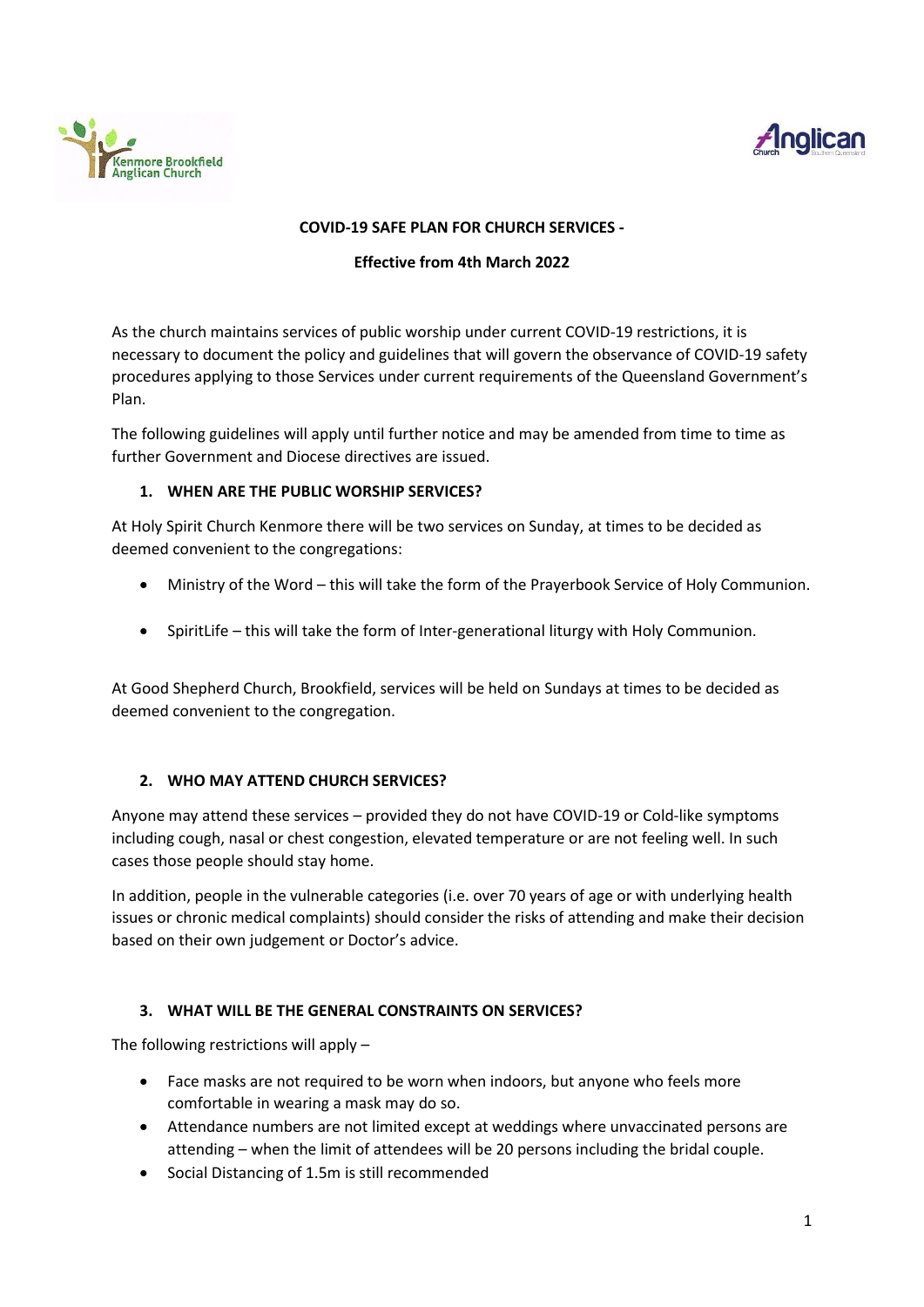- No printed Pew Bulletins or Prayer Books will be provided at Holy Spirit Church.
- No physical contact will be permitted during the Greeting of Peace.
- There will be no shared communion vessels.

## **4. BEFORE ENTERING THE CHURCH?**

Attendees at Services should-

- Check the availability of space inside and outside the Church if in doubt ask a Sidesperson.
- Follow the directions to the Entry doorway.
- Maintain social distancing when queueing to enter.
- Sanitise their hands with the solution available at the entry.

No record of attendance or Check-in is required.

### **5. ENTERING THE CHURCH?**

On entering the Church attendees should -

- Check any notices displayed about the COVID-19 arrangements.
- Place any offertory they may wish to make in the tray/bowl provided (There will be no physical offertory collection during the Service). People are encouraged to use the ANFIN or Direct Debit method of giving.)
- Leave any gifts they may wish to offer for Charitable groups in the basket(s) at the entry as usual.
- Follow the signs or directions of a Sidesperson to the seating area Family groups may sit together. Others should keep 1.5m distance from others. If in doubt, ask a Sidesperson.
- Maintain social distancing when moving around the Church.
- Please note NAME TAGS will not be available on a common display board for the time being.

### **6. WHEN IN THE CHURCH?**

At all times when in the Church attendees should –

- Maintain social distancing.
- Remain in their seat. Do not move around and mix with others. Contain children to the family group seating area.
- Follow the Service proceedings and responses displayed on the screens in the Holy Spirit Church.
- Express the Greeting of Peace only by distanced acknowledgement (wave, smile, nod, "Peace be with you").
- Follow the directions for taking of Communion.
- Congregational singing is permitted.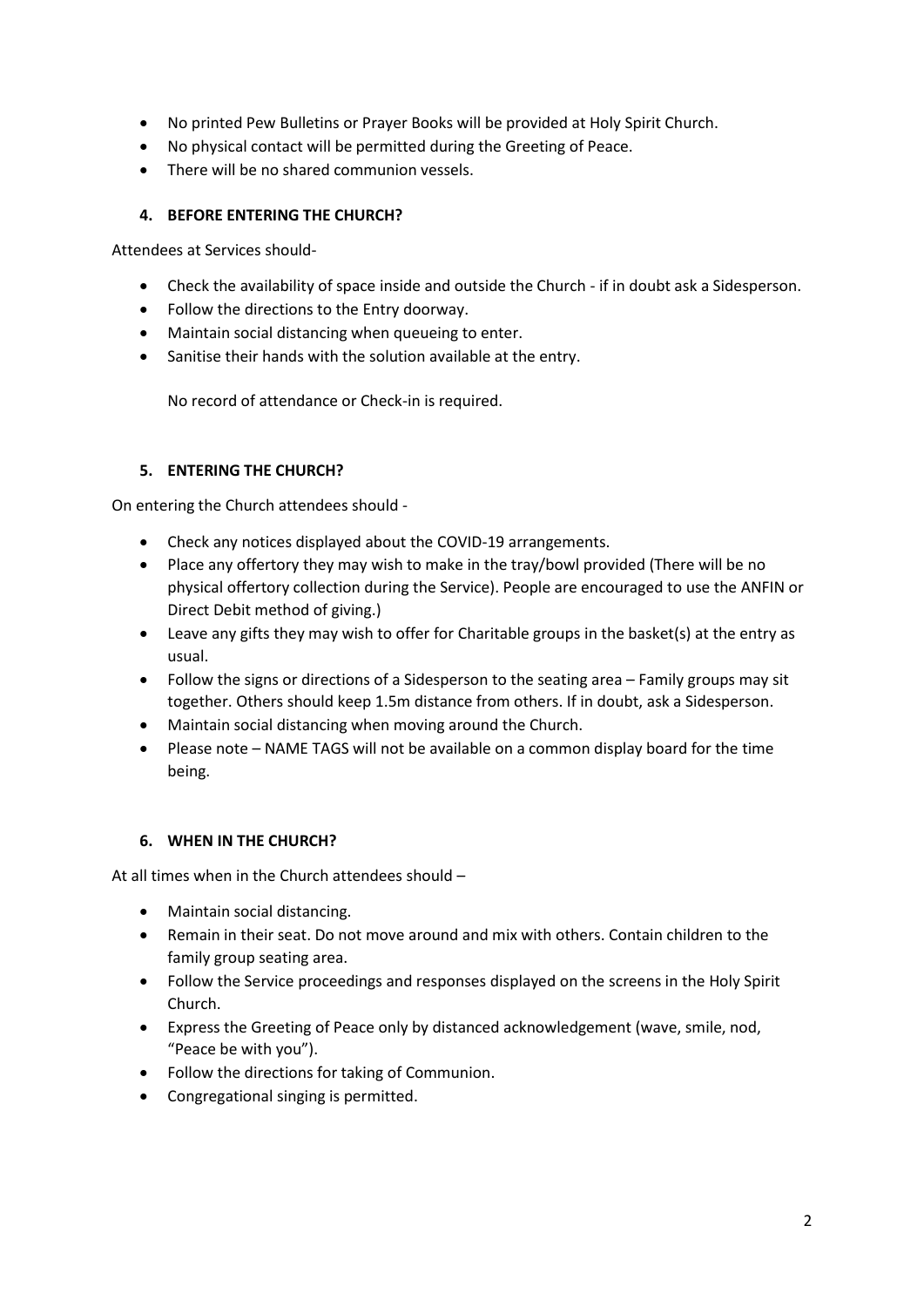## **7. COMMUNION PROCEDURE**

At the judgement of the Priest according to circumstances the following options may be selected:

- o Queuing for Communion
	- Sidespeople will direct the movement for receiving communion.
	- **EXED** Communicants will come forward in a line to receive the sacrament, keeping 1.5m between people
	- The sacrament will be received standing; there will be no kneeling
	- The sacrament will be in one kind only, bread (consecrated as full sacrament)
	- Communicants will put forward their hands to receive.
	- Communicants move back to their seat as directed by the Sidesperson.
- o Seated Communion
	- The congregation will remain seated.
	- The Priest will move amongst the seating and distribute communion directly to communicants in their place (maintaining social distance until the point of presenting the sacrament)
	- The sacrament will be received sitting; there will be no kneeling
	- The sacrament will be in one kind only, bread (consecrated as full sacrament)

# **8. LEAVING THE CHURCH?**

On leaving the Church attendees should –

- Follow the directions to the Exit doorways. If in doubt, ask a Sidesperson.
- Sanitise their hands with the solution available at the exit.
- Maintain social distancing whilst gathering with others in the courtyard is permissible, social distancing should still be observed as well as refraining from physical contact.
- Hospitality in the form of tea and coffee will be available and buffet and self-service food may be provided.
- Standing for eating and drinking is permissible subject to social distancing rules.

### **9. PRIVATE PRAYER**

The Holy Spirit Church will be open to individuals for private prayer at such times as the Parish Office is open for business. The same social distancing, sanitising and attendance recording rules as outlined above will apply to attendance during these times.